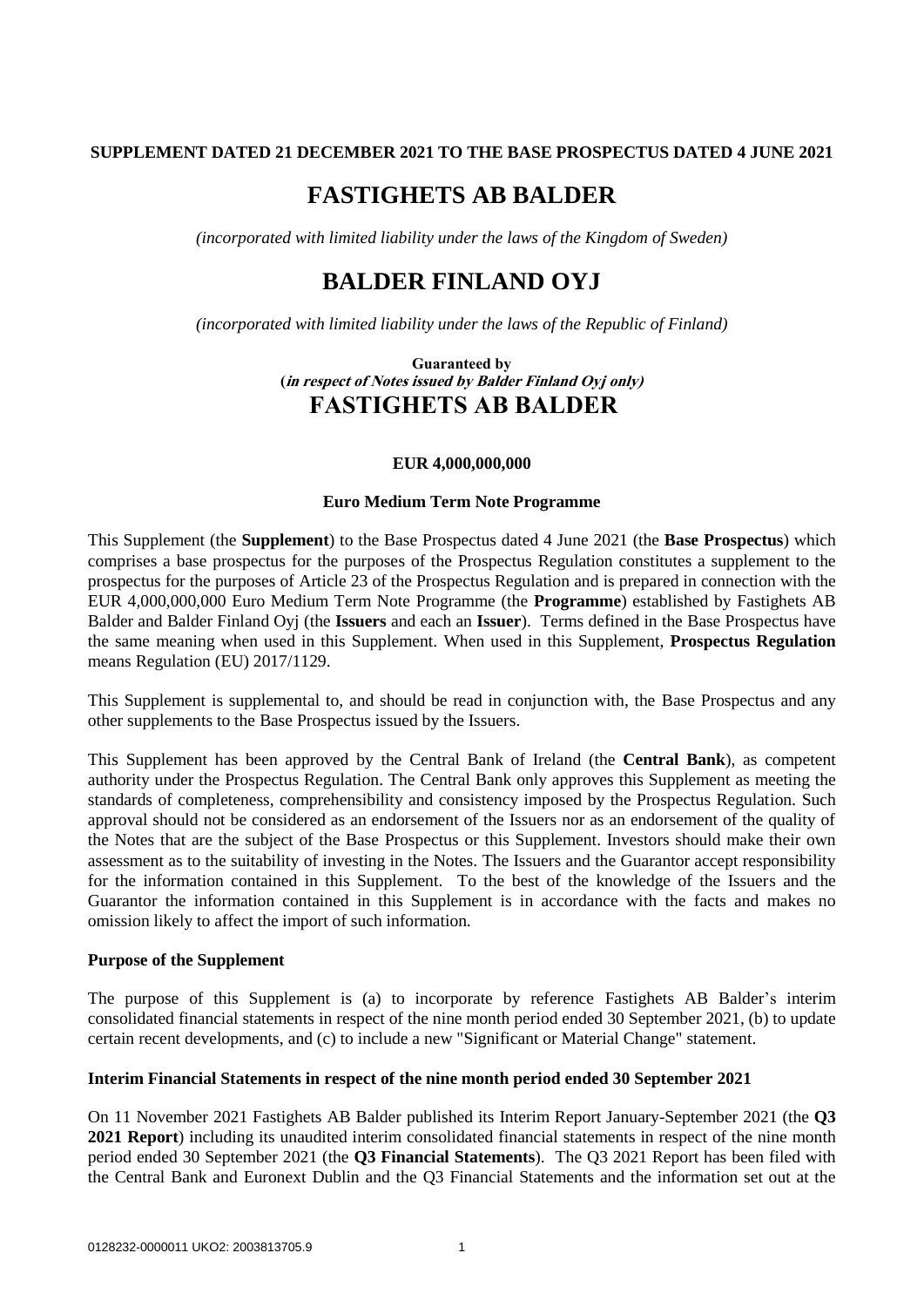following pages of the Q3 2021 Report shall be deemed to be incorporated in, and form part of, the Base Prospectus:

|                                                            | Page(s)        |
|------------------------------------------------------------|----------------|
| The period in brief (table at the bottom of the page only) | 2              |
| Current earning capacity                                   | $\overline{4}$ |
| Income, costs and results                                  | $5-6$          |
| Real estate portfolio                                      | 9              |
| Changes in real estate portfolio                           | $10-12$        |
| Property development                                       | $13-16$        |
| Customers                                                  | 17             |
| Financing                                                  | 18-19          |
| Associated companies                                       | 20             |
| <b>Auditors Review Report</b>                              | 22             |
| Consolidated income statement                              | 23             |
| Consolidated balance sheet                                 | 24             |
| Consolidated statement of changes in equity                | 24             |
| Consolidated cash-flow statements                          | 25             |
| <b>Segment Information</b>                                 | 26             |
| Key ratios                                                 | 27             |
| Condensed parent company income statements                 | 28             |
| Condensed parent company balance sheet                     | 28             |
| The share and owners                                       | 29             |
| Definitions                                                | 30             |
|                                                            |                |

which can be viewed on Fastighets AB Balder's website at [https://en.balder.se/sites/balder/files/a1d075b5bb9db93c.pdf.](https://en.balder.se/sites/balder/files/a1d075b5bb9db93c.pdf)

Copies of the documents specified above as containing information incorporated by reference in this Supplement may be inspected, free of charge, at the registered office of Fastighets AB Balder and on the websites specified above.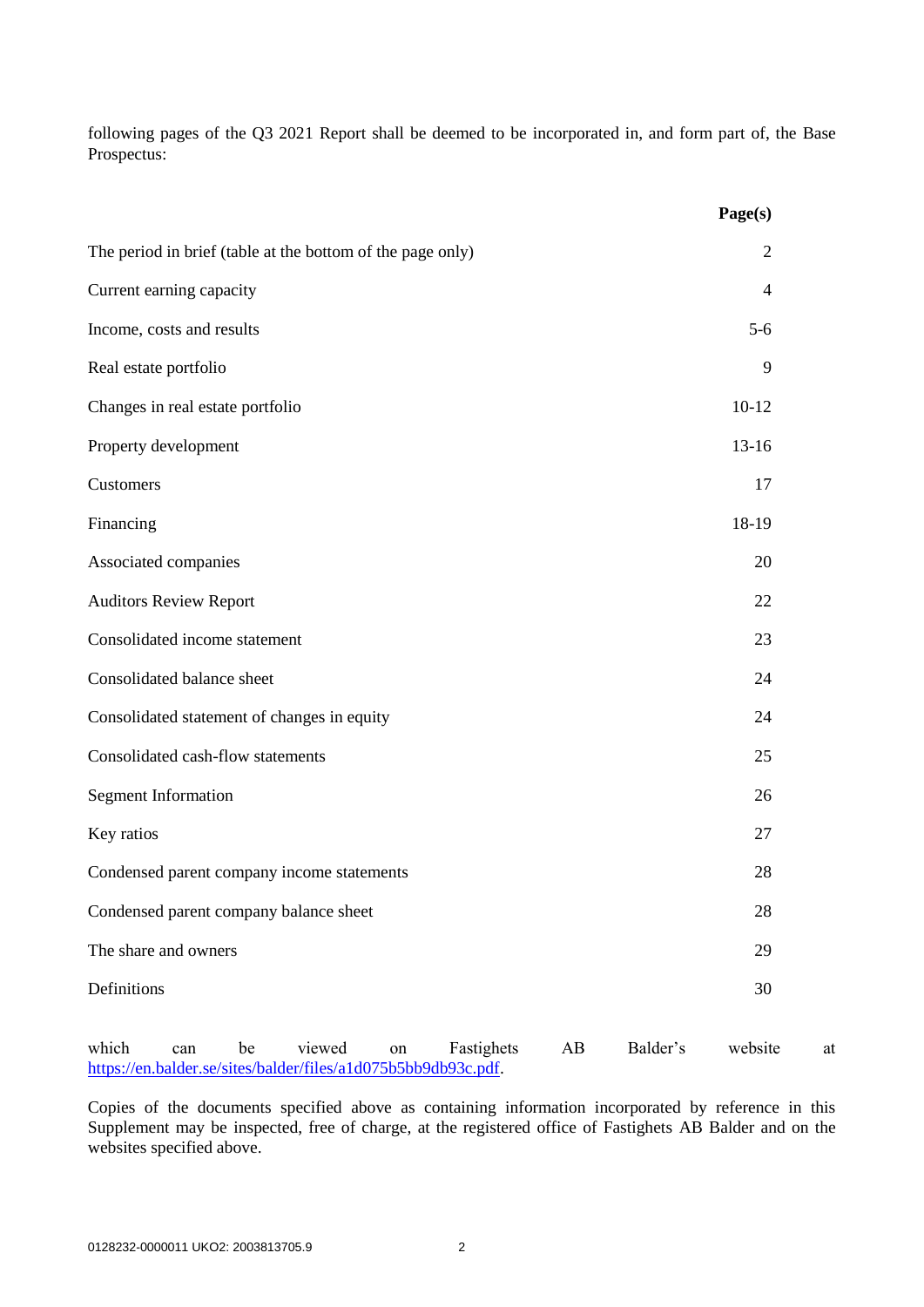Any parts of the documents specified above which are not incorporated by reference in this Supplement are either deemed not relevant to investors or are otherwise covered elsewhere in the Base Prospectus and, for the avoidance of doubt, unless specifically incorporated by reference into the Base Prospectus, information contained on the website does not form part of the Base Prospectus.

#### **Recent Developments**

On page 125 of the Base Prospectus, in the section "*Group Property Portfolio*", the following text shall be deemed inserted at the end of the section "Recent Developments":

"On 24 June 2021 Balder announced that it had received approval by the Norwegian competition authority to complete the acquisition of ABP.

On 12 October 2021 Balder announced that it had acquired 610,059 shares in Entra, resulting in an aggregate holding of 33.67 per cent. of the total shares and votes in Entra, thereby triggering an obligation to make a mandatory offer for the remaining shares pursuant to the Norwegian Securities Trading Act. Following the launch of a mandatory offer on 8 November 2021 to acquire all shares in Entra not already owned by Balder at an offer price of NOK 202.50 per share, Balder announced the results on 8 December 2021 which were that it had received valid acceptances for a total of 4,310,662 shares, corresponding to approximately 2.37 per cent. of the registered share capital and voting rights in Entra. Following completion of the offer on 14 December 2021, Balder owns shares representing 36.53 per cent. of the total registered share capital and voting rights of Entra."

On page 134 of the Base Prospectus, in the section "*Board of Directors, Senior Management and Corporate Governance*" the paragraph immediately above the heading "*Board Committees*" shall be deemed deleted and the following text shall be inserted in its place:

"On 26 May 2020, Marcus Hansson (Head of Finance) and Magnus Björndahl (then Director of Economy but whose employment was terminated by mutual agreement with Balder in July 2020), were arrested by the Swedish Economic Crime Authority on suspicion of insider trading and following a decision of the Stockholm District Court were detained on 29 May 2020. Balder has been informed that the allegations do not relate to any trading in financial instruments issued by Balder. Both Marcus Hansson and Magnus Björndahl were released from detention on 24 June 2020. Following their release from detention, the prosecutor of the Swedish Crime Authority has stated that the allegations concerning insider trading remain and that the investigation is ongoing. On 10 June 2021, the prosecutor at the Swedish Economic Crime Authority announced the decision to charge Marcus Hansson and Magnus Björndahl (among others) with insider trading."

## **General Information**

On page 150 of the Base Prospectus the two paragraphs under the heading "Significant/Material Change" shall be deemed deleted and replaced with the following two paragraphs:

"There has been no material adverse change in the prospects of Fastighets AB Balder since 31 December 2020 and nor has there been any significant change in the financial position or performance of Fastighets AB Balder or the Group since 30 September 2021.

There has been no material adverse change in the prospects of Balder Finland Oyj since 31 December 2020. There has been no significant change in the financial position or performance of Balder Finland Oyj since 31 December 2020."

To the extent that there is any inconsistency between (a) any statement in this Supplement or any statement incorporated by reference into the Base Prospectus by this Supplement and (b) any other statement in or incorporated by reference in the Base Prospectus, the statements in (a) above will prevail.